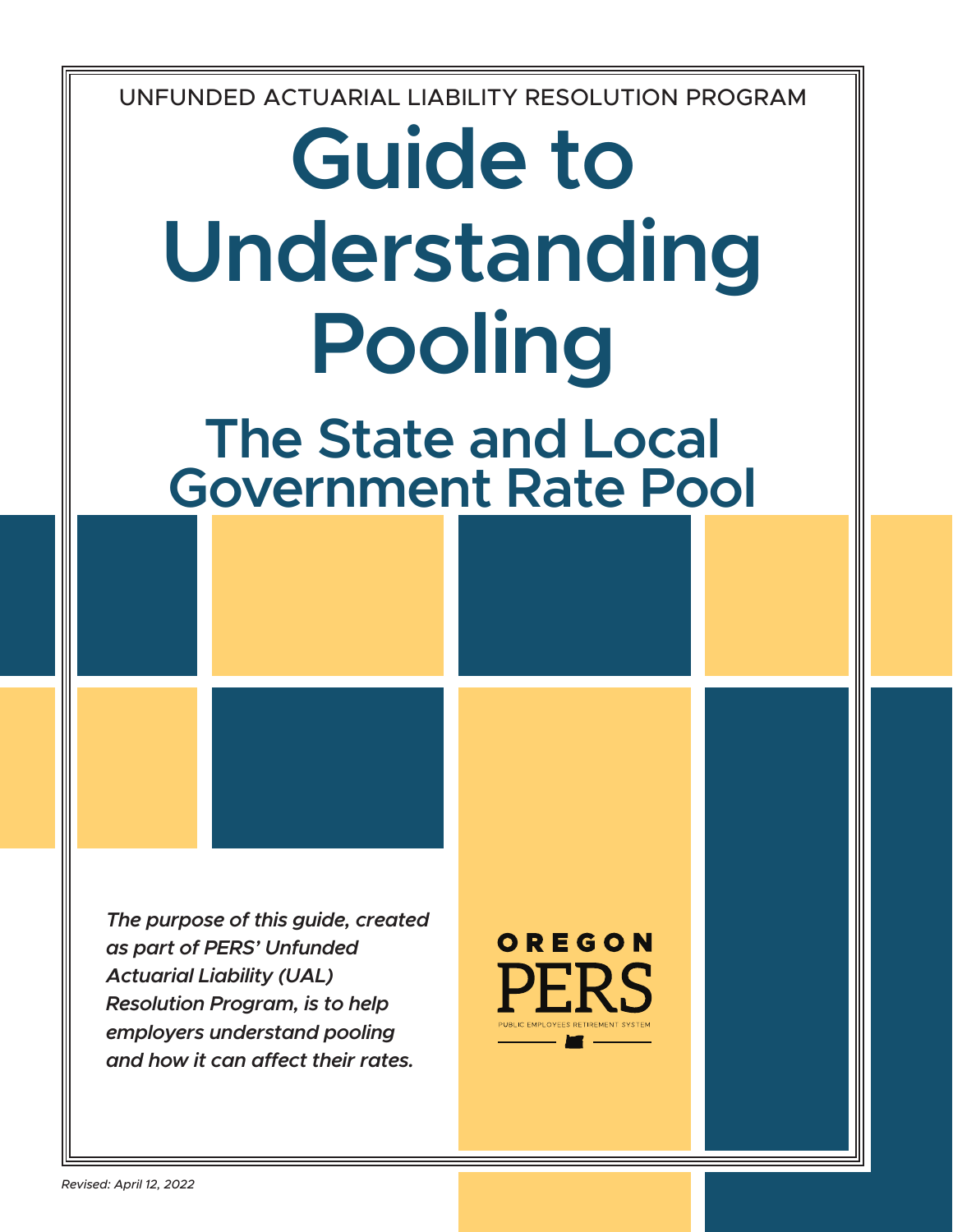# Disclaimer

*This guide is for employer educational purposes only and is not intended to provide legal or financial advice. If there is any conflict between this guide and federal law, Oregon law, or administrative rules, the laws and rules shall prevail.* 

*In addition, as this guide aims to explain PERS employer rate information in as simple terms as possible, some actuarial information is simplified and may not apply to all situations or employers.*

# **Assistance**

*If you have any questions or concerns about your specific scenario, email* **Actuarial.Services@pers.oregon.gov***.*

# About this guide

*Terms that are cherry-red colored include a definition. Hover over a term with your cursor to see its definition pop up, or go to the glossary at the end of this guide for a more detailed definition.* 

*Links to pages on the PERS website are included throughout to enable you to dive deeper into certain topics.* 

*This guide is one of a series. To see the other guides, go to the* **Employer Rate Relief Programs section** *of the PERS website.*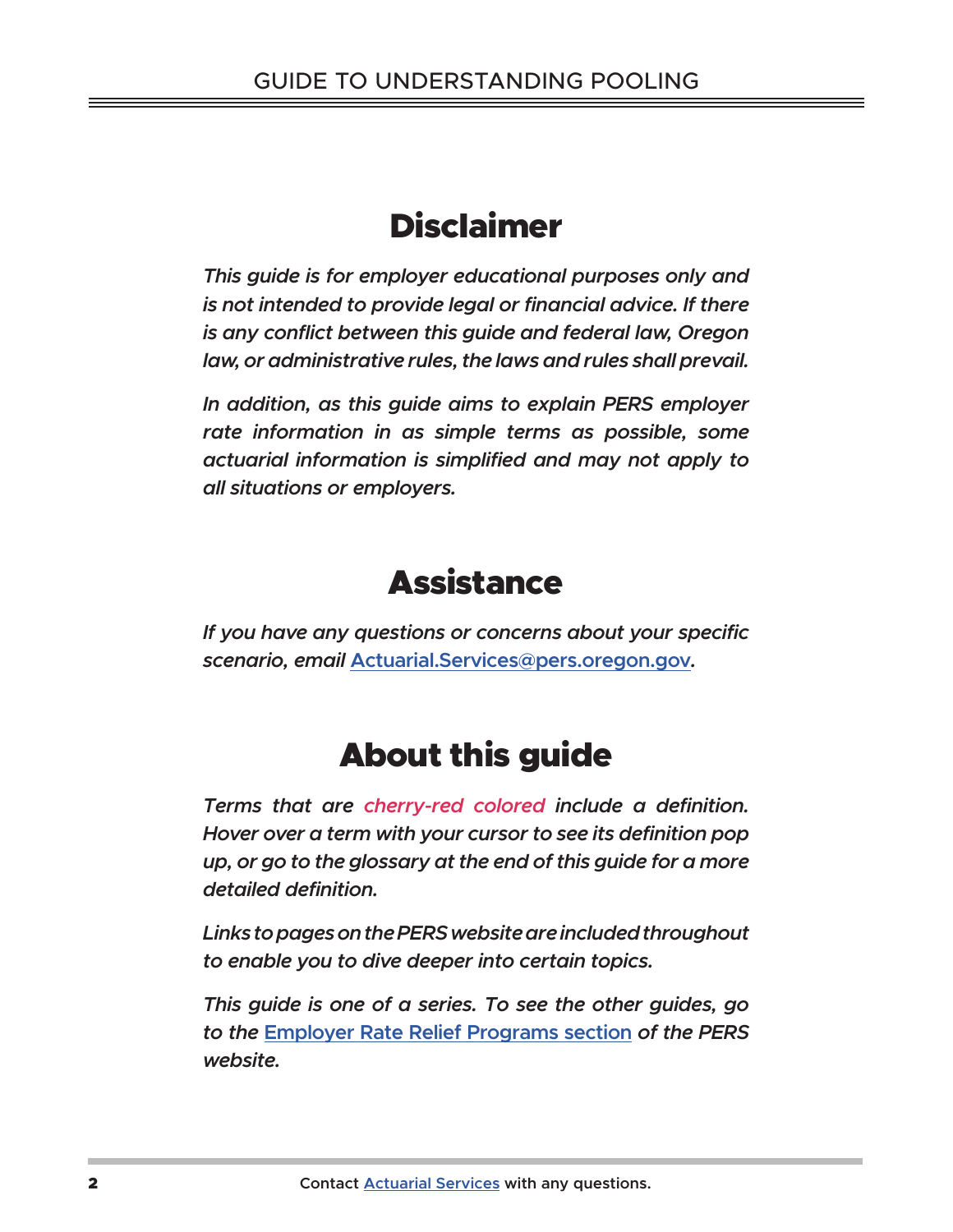# **Contents**

| Oregon Public Service Retirement Plan (OPSRP) pool 5 |
|------------------------------------------------------|
|                                                      |
|                                                      |
|                                                      |
|                                                      |
|                                                      |
|                                                      |
|                                                      |
|                                                      |
|                                                      |
|                                                      |
|                                                      |
|                                                      |
|                                                      |
|                                                      |
|                                                      |
|                                                      |
|                                                      |
|                                                      |
|                                                      |
|                                                      |
|                                                      |
|                                                      |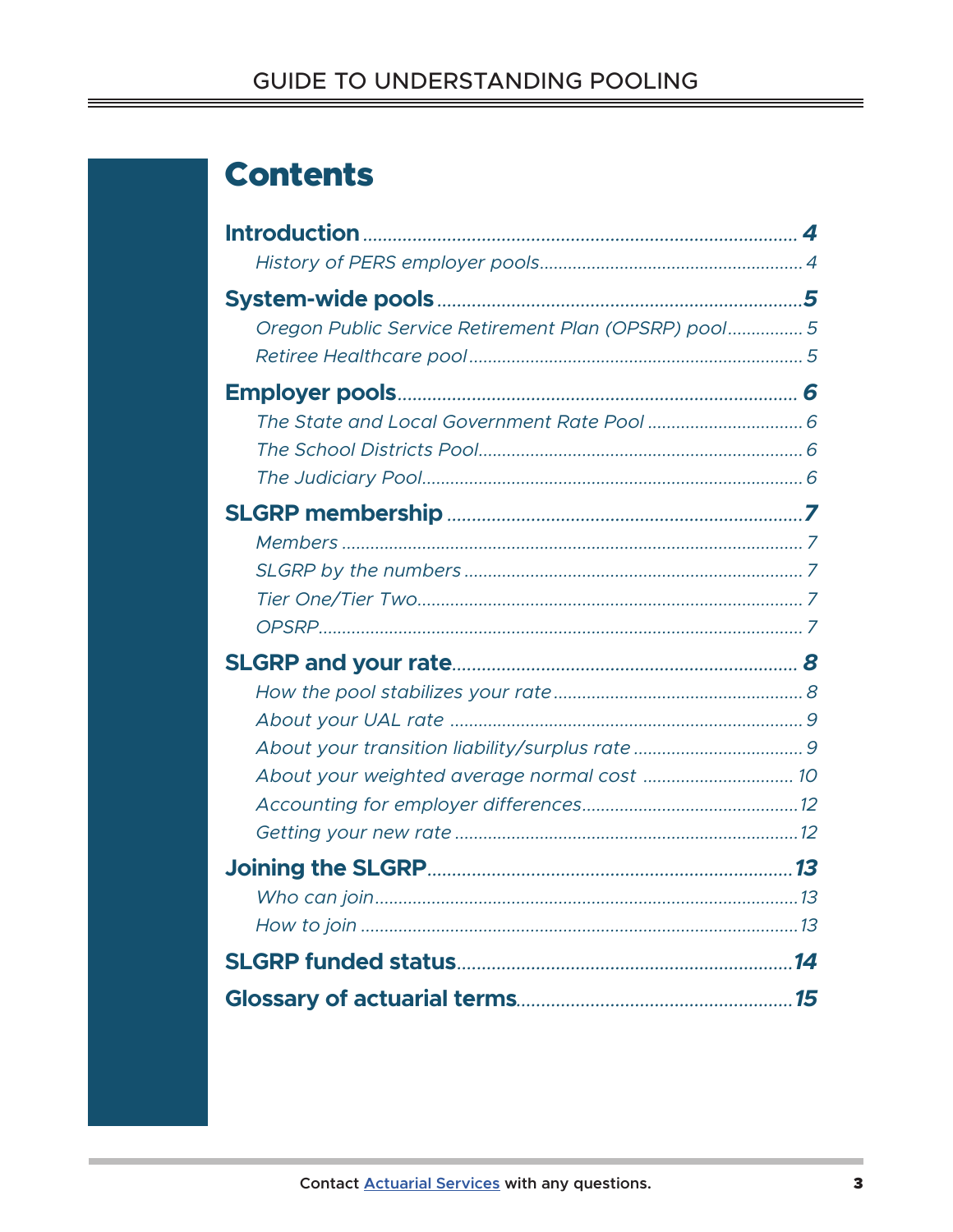# Introduction

Rate unpredictability is a concern for many employers. It makes long-term budget planning more difficult and can cause financial challenges when unexpected **actuarial events** occur.

Pooling allows individual **local government** employers to be grouped with other employers for the purpose of determining pension costs and contribution rates. Pooling stabilizes employer rates by spreading the cost of financial and demographic changes, such as a drop in fund earnings or payroll reductions, across multiple employers rather than assigning the entire cost to a single employer.

### **History of PERS employer pools**

| July 1, 1946           | Legislation to enact PERS becomes effective, and Tier One is<br>created.                                                                                                                                                                                                                                |  |  |  |
|------------------------|---------------------------------------------------------------------------------------------------------------------------------------------------------------------------------------------------------------------------------------------------------------------------------------------------------|--|--|--|
| 1953                   | The PERS Board creates the School Districts Pool to stabilize<br>contribution rates for Oregon schools (ORS 237.081).                                                                                                                                                                                   |  |  |  |
| 1983                   | The PERS Judge Member Program is created per Oregon<br>Revised Statute (ORS) 238.500 to 238.585. It is a separate<br>program and pool.                                                                                                                                                                  |  |  |  |
| 1995                   | The PERS Board creates the Community College Pool to stabilize<br>employer rates for community colleges (ORS 238.230 (formerly<br>$237.017$ )).                                                                                                                                                         |  |  |  |
| January 1996           | PERS opens the new Tier Two plan.                                                                                                                                                                                                                                                                       |  |  |  |
| June 12, 2001          | The PERS Board opens the new Local Government Rate Pool<br>to help ease high employer rates among local government<br>agencies.                                                                                                                                                                         |  |  |  |
| August 9, 2001         | The PERS Board creates the State and Community College Pool<br>to add universities to the Community College Pool and stabilize<br>contribution rates for all Oregon universities and colleges.                                                                                                          |  |  |  |
| <b>January 1, 2002</b> | The PERS Board dissolves the Local Government Rate Pool and<br>the State and Community Colleges Rate Pool and combines them<br>into the new State and Local Government Rate Pool (SLGRP) and<br>extends the opportunity for local governments to pool their rates<br>with those of the state of Oregon. |  |  |  |
| 2003                   | PERS opens the new Oregon Public Service Retirement Plan<br>(OPSRP). All employers become members of the OPSRP pool to<br>provide funding for the plan.                                                                                                                                                 |  |  |  |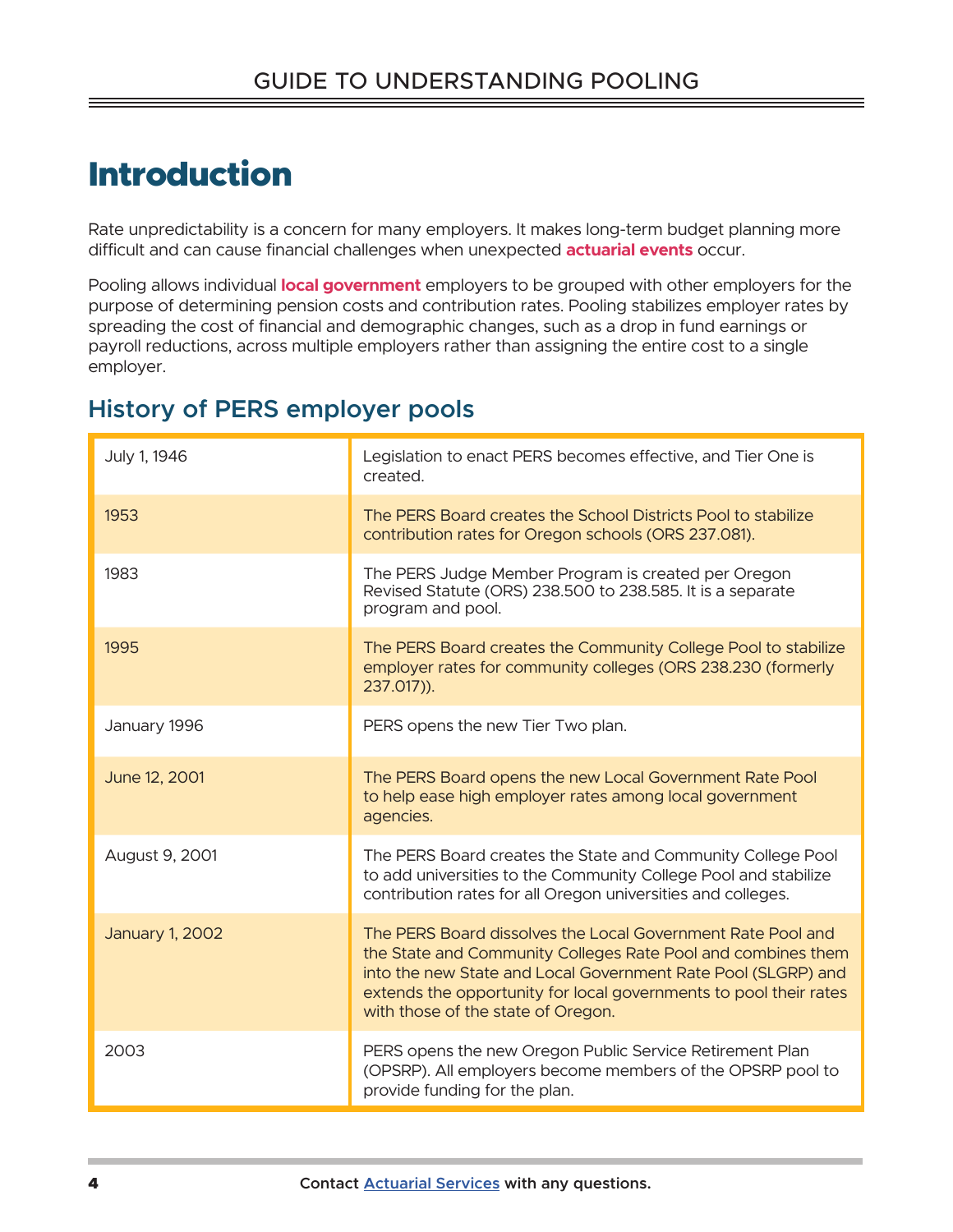# System-wide pools

All employers, regardless of payroll or type, are members of one or both of the following systemwide pools.

### **Oregon Public Service Retirement Plan (OPSRP) pool**

All employers are assigned the same OPSRP General Service **normal cost** rates and Police & Fire normal cost rates, as well as the same OPSRP **unfunded actuarial liability (UAL) rate**.

### **Retiree Healthcare pool**

On your valuation, you also have a Retiree Healthcare normal cost and Retiree Healthcare UAL rate. This rate applies to RHIA and RHIPA.

#### **Retirement Health Insurance Account (RHIA)**

All employers with Tier One/Tier Two payroll pay the same RHIA normal cost. Currently there is no RHIA UAL because the program is fully funded.

#### **Retiree Health Insurance Premium Account (RHIPA)**

RHIPA is paid only by state agencies and judiciary. The RHIPA normal cost is added to the RHIA normal cost and represented as the Retiree Healthcare normal cost. As of the 12/31/2020 valuation, RHIPA does not have a UAL.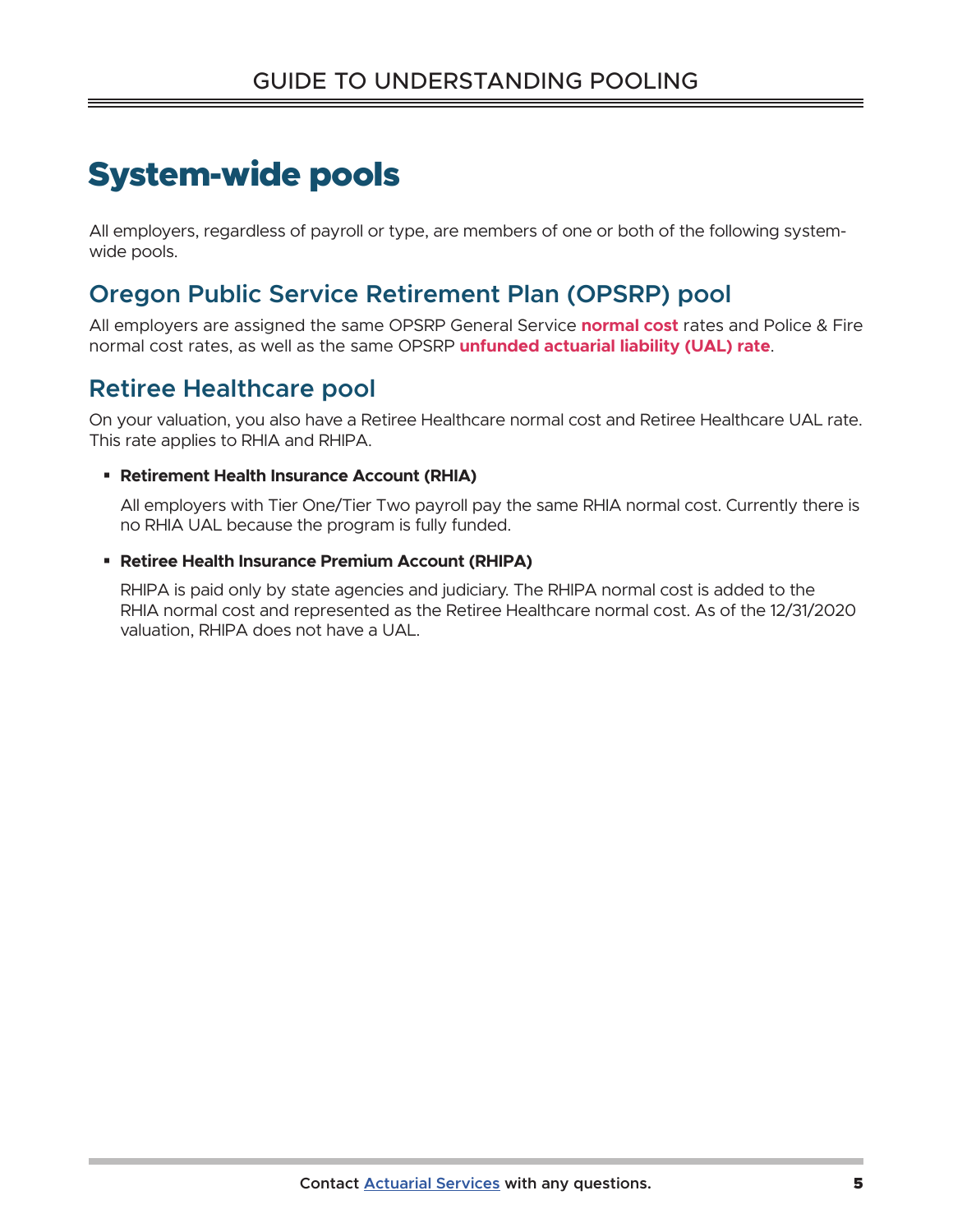# Employer pools

According to Oregon state rules, chapter 459, employers are pooled as a single employer "only for the purposes of determining the amounts that are actuarially necessary to adequately fund the benefits provided by the contributions of PERS-participating employers." In no other way are pool members merged.

Employers in the pool jointly fund the future pension costs of all pool participants. Pool members also share a percentage of the pool's **liabilities** and pay them off as a group.

## **The State and Local Government Rate Pool**

The state's largest employer pool consists of the following employers:

- The State of Oregon, excluding the **state judiciary**.
- All community colleges.
- Any participating employer (other than school districts) who elects to join the pool.

Membership is optional for new local governments.

#### **What is pooled**

All normal cost rates and **Tier One/Tier Two UAL** are pooled. A normal cost rate is determined at the pool level and then applied to each employer's payroll to determine a weighted normal cost rate. All pool members' normal cost rates are calculated using the same starting rates.

### **The School Districts Pool**

The state's second-largest pool consists of all K–12 **school districts** in the state. Membership is mandatory. The SLGRP and School Districts Pool work in slightly different ways, so the School Districts Pool is covered in its own version of this document.

#### **What is pooled**

All normal cost rates and UAL are pooled. All members have the same Tier One/Tier Two rates.

# **The Judiciary Pool**

The smallest pool consists of members of the state judiciary. Membership is mandatory. The Judiciary Pool has a limited membership with unique rules; it is not covered in this guide. For information about the Judge Member program, read the **PERS Judge Member's Handbook**.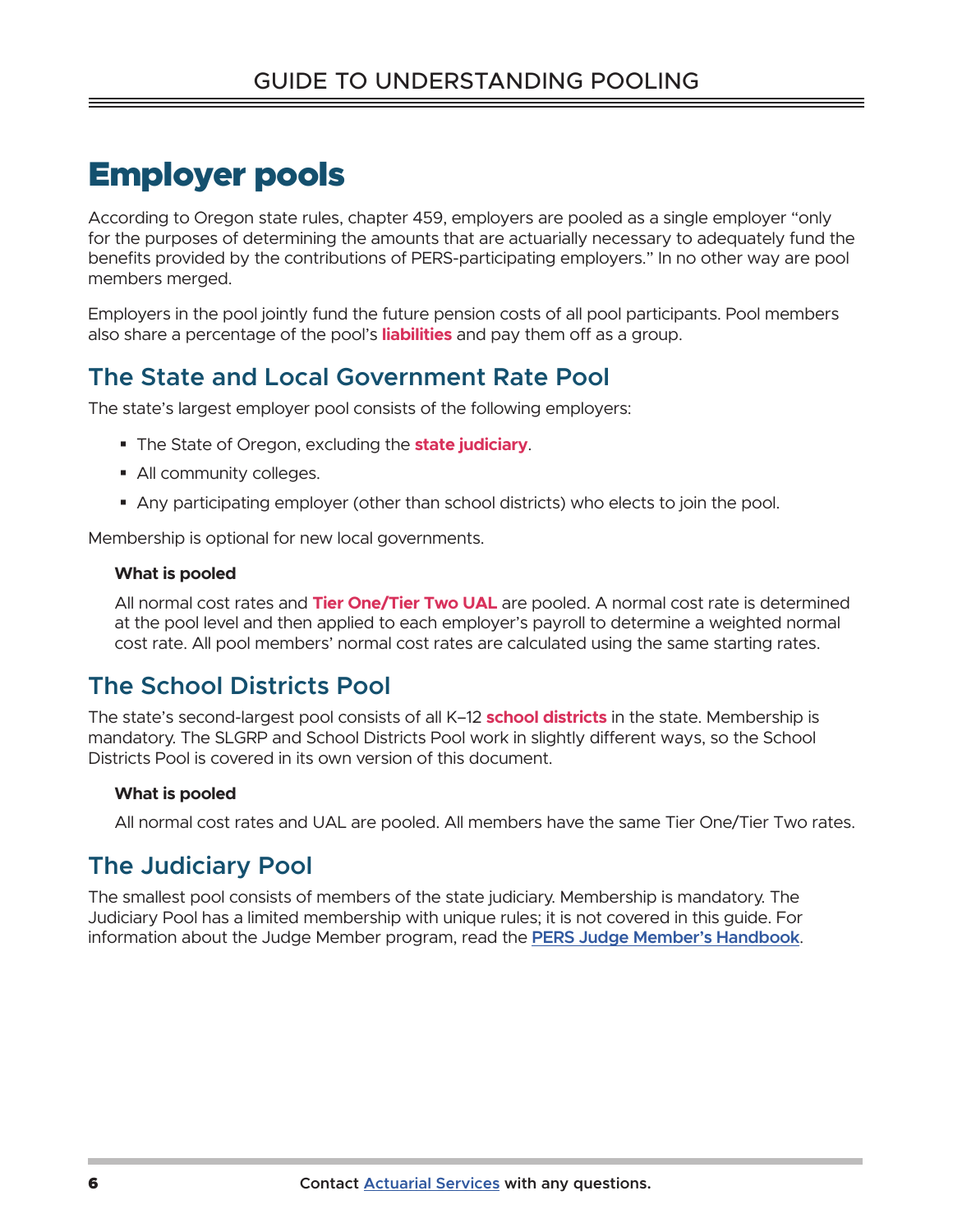# SLGRP membership

### **Members**

The SLGRP includes:

- All state agencies except the state judiciary.
- All community colleges.
- All state universities.
- Any political subdivisions (i.e., local governments created by states to help the state fulfill its obligations, like fire departments or public utilities) that choose to join the pool.

# **SLGRP by the numbers**



# **Tier One/Tier Two**

| 23.191            | 90.963                                  | 69%                           | 203%                                 | \$2,089.0M        |
|-------------------|-----------------------------------------|-------------------------------|--------------------------------------|-------------------|
| Active<br>members | Retired<br>members and<br>beneficiaries | Funded<br>status <sup>1</sup> | UAL as a<br>percentage<br>of payroll | Valuation payroll |

# **OPSRP**

| 71.232            | 4,982                                   | 75%                           | 20%                                               | \$5,045.3M        |
|-------------------|-----------------------------------------|-------------------------------|---------------------------------------------------|-------------------|
| Active<br>members | Retired<br>members and<br>beneficiaries | <b>Funded</b><br>status $1,2$ | UAL as a<br>percentage<br>of payroll <sup>2</sup> | Valuation payroll |

1. Excluding side accounts

2. For the entire OPSRP pool, not just SLGRP's percentage of the OPSRP pool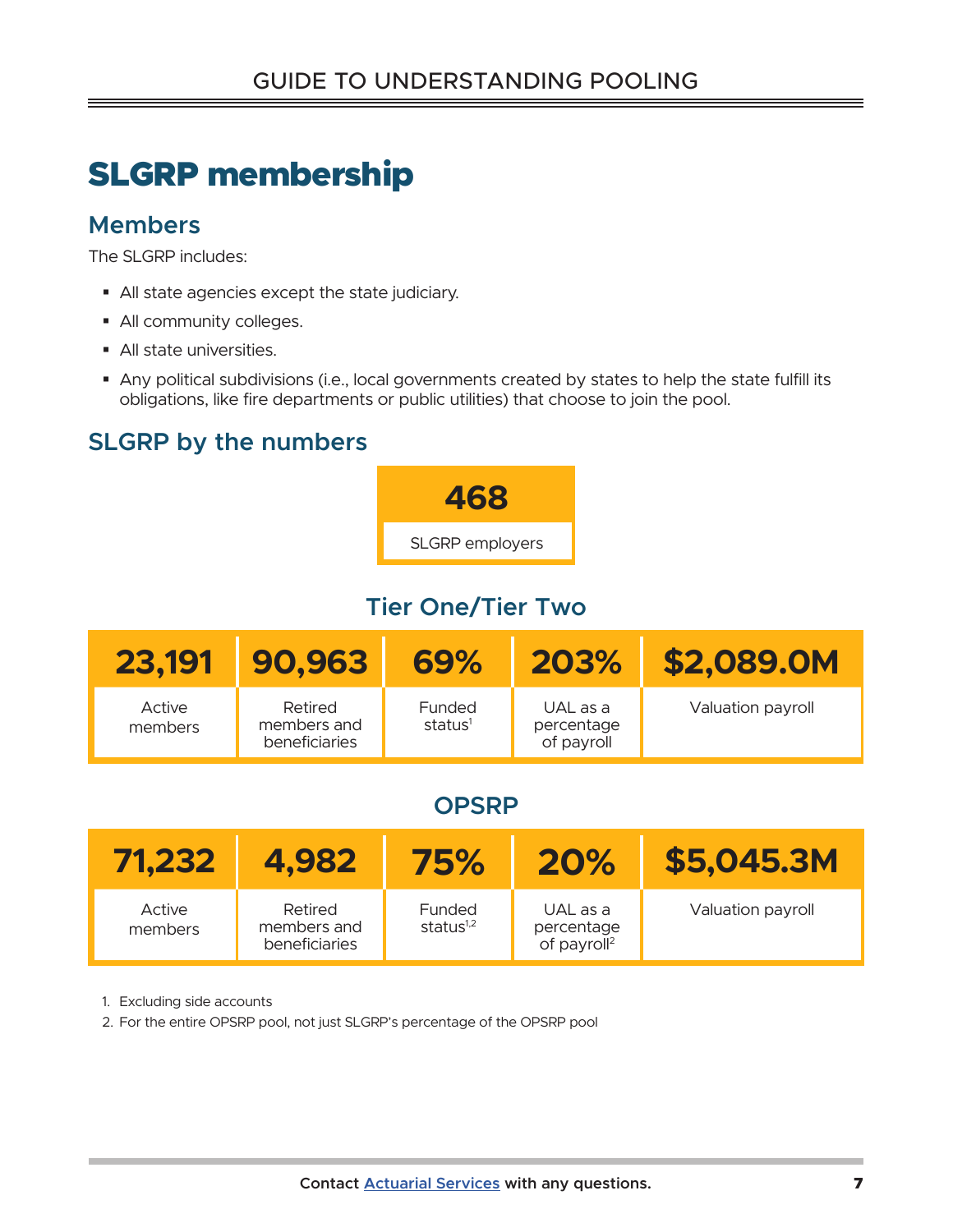# SLGRP and your rate

The advantages of joining a pool are improved rate stability and predictability, plus protection from rate increases caused by employer-specific events.

However, pooling provides no assurance of lower rates overall, and employers should *not* join a pool based solely on an expectation that it will lower their rates. Factors such as fluctuating investment earnings, legislation, and legal rulings affect rates for *all* employers, whether pooled or non-pooled.

**Important:** PERS can estimate the rate impact of joining the pool, but your actual rate impact won't be known until completion of the first rate-setting valuation after joining the pool, and could differ substantially from the estimate. For some employers, joining the pool will result in slightly lower rates, at least in the short term. However, it's also possible for an employer's rates to increase upon joining the pool.

### **How the pool stabilizes your rate**

To illustrate how being in a pool stabilizes your rate, let's consider one employer **liability**: a disability retirement.

On average, fewer than 1 out of 1,000 members will become disabled in any particular year, and each employer's rate includes a percentage to pay for disabilities based on this expectation. If an employer with five employees has one become disabled, that employer has experienced a 1 out of 5 disability rate, not the 1 out of 1,000 for which it has been paying. This kind of experience creates a UAL, and the employer's rate must be increased, maybe dramatically, to pay for the higher-thanprojected level of benefits its employee group will receive.

A pooled employer who experiences a disability retirement will share the costs of that experience with all the other members of the pool. It is much more likely that the pool will already be charging employers the proper amount for disability costs because predictions for large groups of employees tend to be more accurate than for small groups. Thus, the prediction for disabilities is likely to be accurate for a pool. In the pool, the five-member employer's disability case would have little or no effect on rates because it is blended with the entire pool's experience.

The fewer employees an employer has, the less likely it is that assumptions about demographic and financial experience will be accurate. In the Oregon PERS system, the majority of local governments have 10 or fewer employees. Because individual employers generally don't spread their pension costs over a large payroll base, employer rates can, and often do, swing dramatically from valuation to valuation because of demographic or financial changes that would be insignificant if spread over an entire actuarial pool.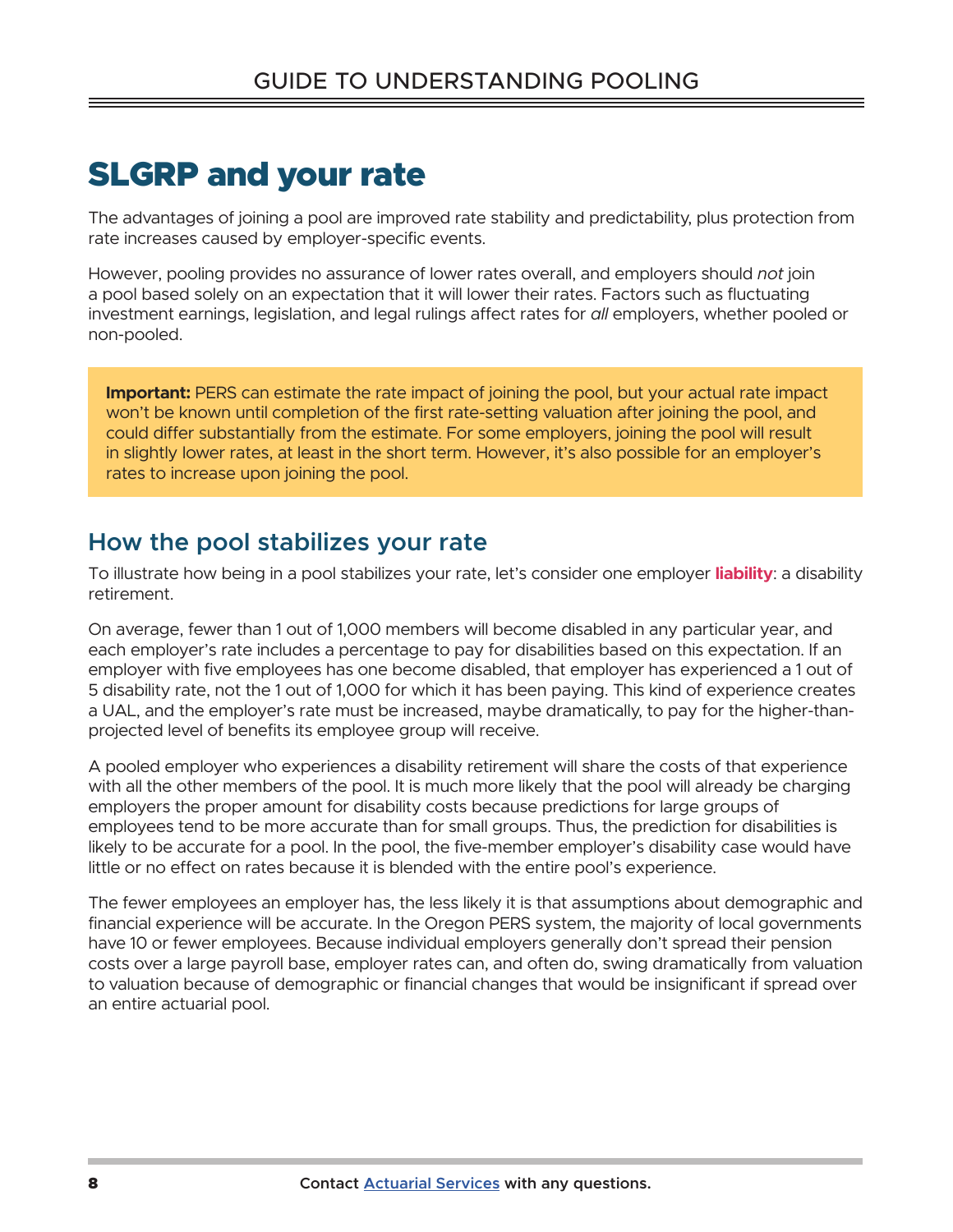### **About your UAL rate**

The SLGRP combines all participants' Tier One and Tier Two assets and liabilities for the purposes of determining participants' Tier One/Tier Two UAL and the associated rate. The UAL for the pool is allocated to each employer based on their combined valuation payroll.

| <b>UAL</b>                                 | <b>Calculation</b>                                                                     |
|--------------------------------------------|----------------------------------------------------------------------------------------|
| SLGRP UAL amount                           | SLGRP's liabilities – SLGRP's assets                                                   |
| <b>SLGRP Tier One/Tier Two UAL</b><br>rate | Next year's SLGRP UAL payment ÷ SLGRP's combined valuation<br>payroll (includes OPSRP) |

| <b>UAL allocation</b>                                                                                                                                                            | <b>Calculation</b>                                                                                                                                            |
|----------------------------------------------------------------------------------------------------------------------------------------------------------------------------------|---------------------------------------------------------------------------------------------------------------------------------------------------------------|
| Based on the ratio of an<br>employer's combined valuation<br>payroll to the combined<br>valuation payroll of the pool.<br>Your portion of the UAL is<br>allocated over 20 years. | (Your combined valuation payroll $\div$ the SLGRP's combined<br>valuation payroll) x the pool's UAL<br>For example: $(\$92M \div \$7B) \times \$13B = \$173M$ |

### **About your transition liability/surplus rate**

#### **Determining transition liability or surplus**

PERS takes care to ensure that existing pool members do not have to subsidize new employers who have a substantial UAL. We also don't want to force a new member who has a lower UAL to pay a larger UAL rate than they've incurred.

Therefore, unfunded actuarial liabilities or surpluses that existed prior to the employer's entry into the pool will remain the responsibility of the individual employer. They become what are called "transition liabilities" or "transition surpluses."

To calculate the **transition liability/surplus** for new pool members, the PERS actuary:

- 3. Compares the employer's UAL with its share of the pool's UAL.
- 4. If employer's UAL is larger, calculates a transition liability rate.
- 5. If pool's UAL is larger, calculates a transition surplus rate.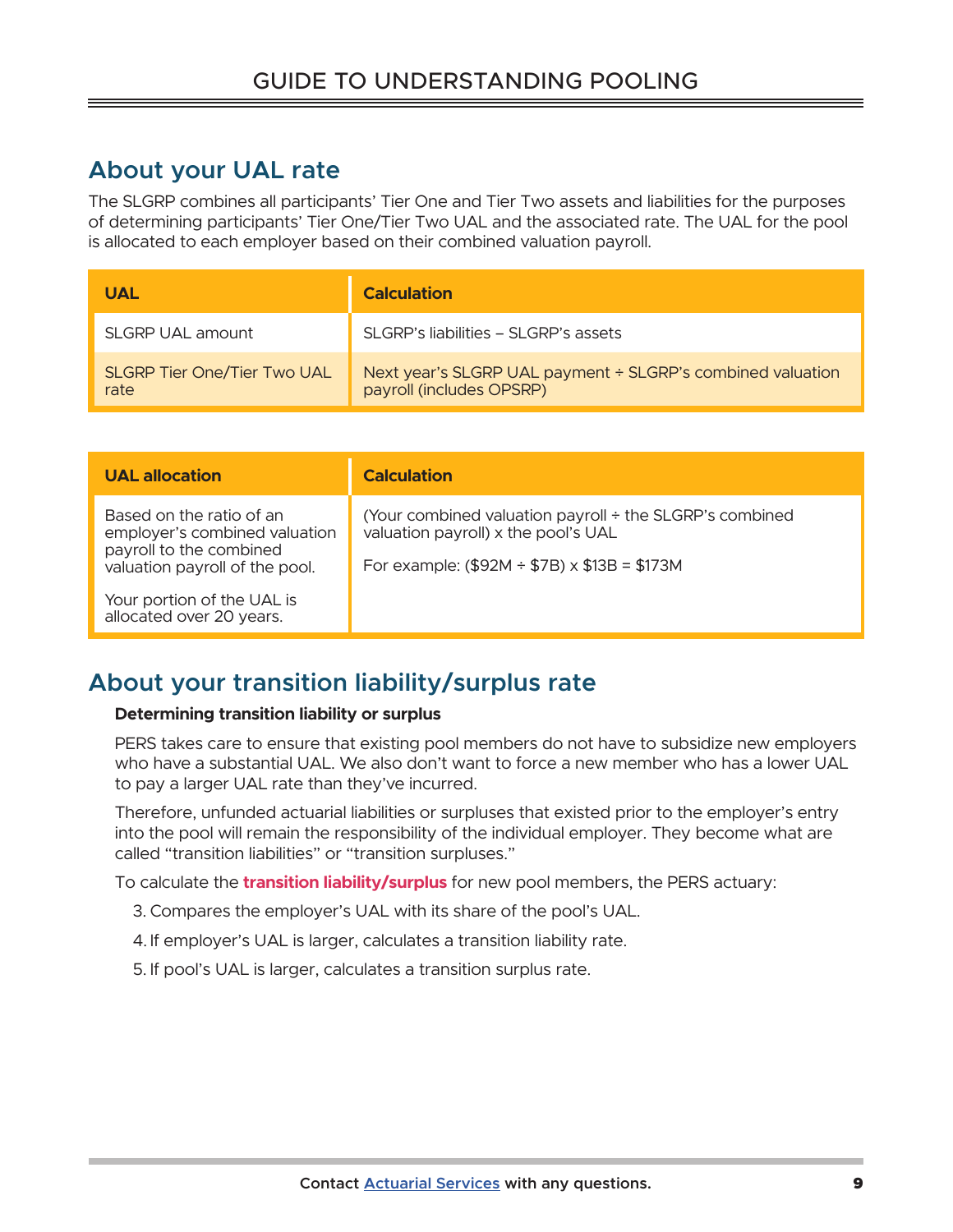#### **Paying the transition liability/surplus rate**

The employer will be charged (if liability) or credited (if surplus) interest at the system's current assumed earnings rate.

The actuary develops an amortization schedule that will result in the elimination of the transition liability or surplus over the approved amortization period (i.e., the period of 20 years, as set by the PERS Board).

The pooled rate for each employer will be adjusted upward or downward as needed with each biennial rate change to meet the amortization schedule. This ensures that you receive full credit for your transition surplus, or pay off your transition liability, over the designated period.

Transition liability and surplus rates can go up or down, depending on changes in your payroll and changes in the assumed rate. You will receive a detailed reconciliation of your transition liability or surplus balance, including amortization and interest charged or credited, in your annual valuation report.

#### **Paying off the transition liability early**

Employers who have a transition liability may choose to pay off all or part of that liability through a lump-sum payment to PERS (a supplemental UAL payment). Reducing or eliminating the transition liability lowers your contribution rates going forward. **OAR 459-009-0084** describes the lump-sum payment process.

### **About your weighted average normal cost**

Normal cost represents the amount that employers would need to contribute each year to fund plan benefits if there were no UAL.

Weighted normal cost means your Tier One/Tier Two rate is calculated based on the SLGRP's normal costs for each tier and classification. These rates are applied to each of your applicable tiers and classifications to determine your specific normal costs.

Your total normal cost ÷ your Tier One/Tier Two payroll = weighted average normal cost rate.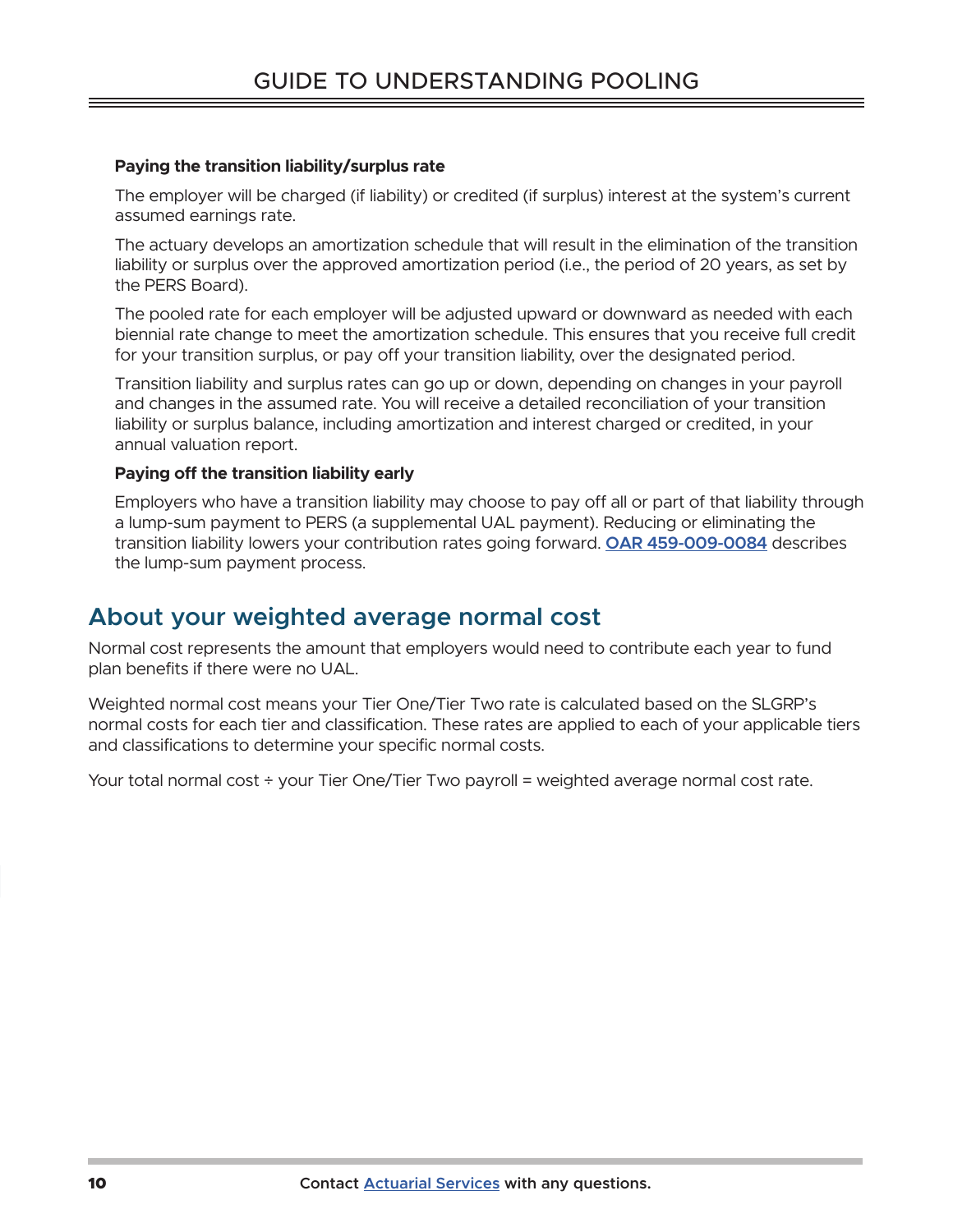|                                | December 31, 2020                                 |                                                                        |                    |                                                   | December 31, 2019                                                      |                    |
|--------------------------------|---------------------------------------------------|------------------------------------------------------------------------|--------------------|---------------------------------------------------|------------------------------------------------------------------------|--------------------|
|                                | <b>SLGRP</b><br><b>Normal</b><br><b>Cost Rate</b> | <b>Employer</b><br>Tier 1/Tier 2<br><b>Valuation</b><br><b>Payroll</b> | <b>Normal Cost</b> | <b>SLGRP</b><br><b>Normal</b><br><b>Cost Rate</b> | <b>Employer</b><br>Tier 1/Tier 2<br><b>Valuation</b><br><b>Payroll</b> | <b>Normal Cost</b> |
| <b>Tier 1 General Service</b>  | 18.14%                                            | \$345,164,268                                                          | \$62,612,798       | 16.64%                                            | \$371,831,026                                                          | \$61,872,683       |
| <b>Tier 2 General Service</b>  | 13.87%                                            | 535,581,658                                                            | 74,285,176         | 12.67%                                            | 535,701,188                                                            | 67,873,341         |
| <b>Total General Service</b>   |                                                   | 880,745,926                                                            | 136,897,974        |                                                   | 907,532,214                                                            | 129,746,024        |
| Tier 1 Police & Fire           | 23.86%                                            | 49,351,821                                                             | 11,775,344 21.76%  |                                                   | 54,673,239                                                             | 11,896,897         |
| Tier 2 Police & Fire           | 21.58%                                            | 133,231,050                                                            | 28,751,261         | 19.69%                                            | 132,555,682                                                            | 26,100,214         |
| <b>Total Police &amp; Fire</b> |                                                   | 182,582,871                                                            | 40,526,605         |                                                   | 187,228,921                                                            | 37,997,111         |
| <b>Total</b>                   |                                                   | \$1,063,328,797                                                        | $$177,424,579$ B   |                                                   | \$1,094,761,135                                                        | \$167,743,135      |
| <b>Total normal cost rate</b>  |                                                   |                                                                        |                    |                                                   |                                                                        |                    |
| <b>General Service</b>         |                                                   |                                                                        | 15.54%             |                                                   |                                                                        | 14.30%             |
| <b>Police &amp; Fire</b>       |                                                   |                                                                        | 22.20%             |                                                   |                                                                        | 20.29%             |
| Aggregate (Default)            |                                                   |                                                                        | 16.69%             |                                                   |                                                                        | 15.32%             |

#### *Development of Total Weighted Average Tier 1/Tier 2 Normal Cost Rate*

This is the normal cost rate applied to each tier and classification of your payroll. The development of this rate is included in the system-wide valuation.

**A**

If you only have one type of payroll, that payroll's rate will be your default normal cost. For instance, if this employer only had Tier Two Police & Fire, their normal cost rate would be 21.58%.

The normal cost total amount divided by the total Tier One/Tier Two valuation payroll<br>
(underlined) determines your aggregate (default) normal cost rate. Employers without **Milliman** 9 Tier One/Tier Two payroll receive the system-average SLGRP normal cost. intend to benefit and assumes no duty or liability to other parties who receive this work. Milliman

recommends that the parties by third parties by the aided by the other qualified professional when  $\alpha$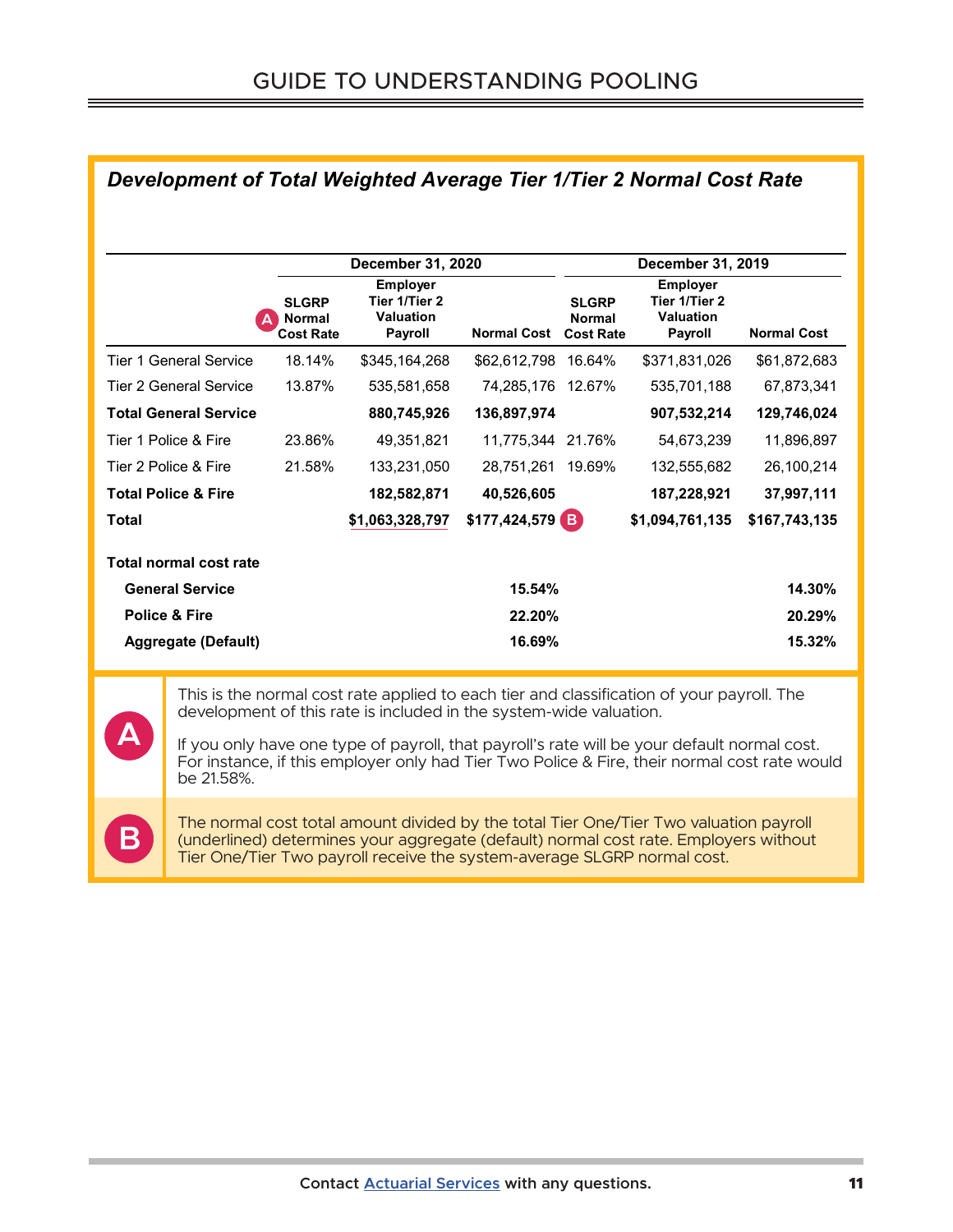### **Accounting for employer differences**

The SLGRP has several rates designed to introduce equity among its members. Applying these rates ensures that no member is unfairly subsidizing the UAL rates, payroll, or benefits of others or vice versa. Bringing employers into the pool at the same funding level as the pool ensures that the pool does not gain or lose by new employers joining the pool.

#### **Sick leave benefits**

All costs related to the use of accrued sick leave in the calculation of member benefits are shared by all participants in the pool, regardless of whether they provide this benefit to their employees or not. Spreading the cost of the unused sick leave benefit over the entire pool results in a very minimal rate impact, likely 0.10% of payroll or less.

#### **Actuarial gains and losses**

Actuarial gains and losses that arise after you enter the SLGRP are shared by all employers in the pool. These gains and losses are amortized over the Board-approved amortization period.

The pooled UAL component of each employer's rate will be adjusted up or down biennially as needed to keep the UAL amortizing on schedule. This methodology is the same as that used for a non-pooled employer. The only difference is that gains and losses in a pool are shared.

#### **Employer reserve**

Your employer reserve will continue to function as it did before you joined the pool. Earnings distributions, contributions, and retirement charges after the date you join the pool will continue to post to your employer reserve. When account balances are reported to the PERS actuary each year for use in the valuation, account balances for all pooled employers are combined for purposes of determining the pool's assets, but they continue to be tracked separately by PERS.

### **Getting your new rate**

**Important:** Your employer rate does not change as soon as you join the pool. Your rate is not updated until the next rate update on July 1 of the next odd year.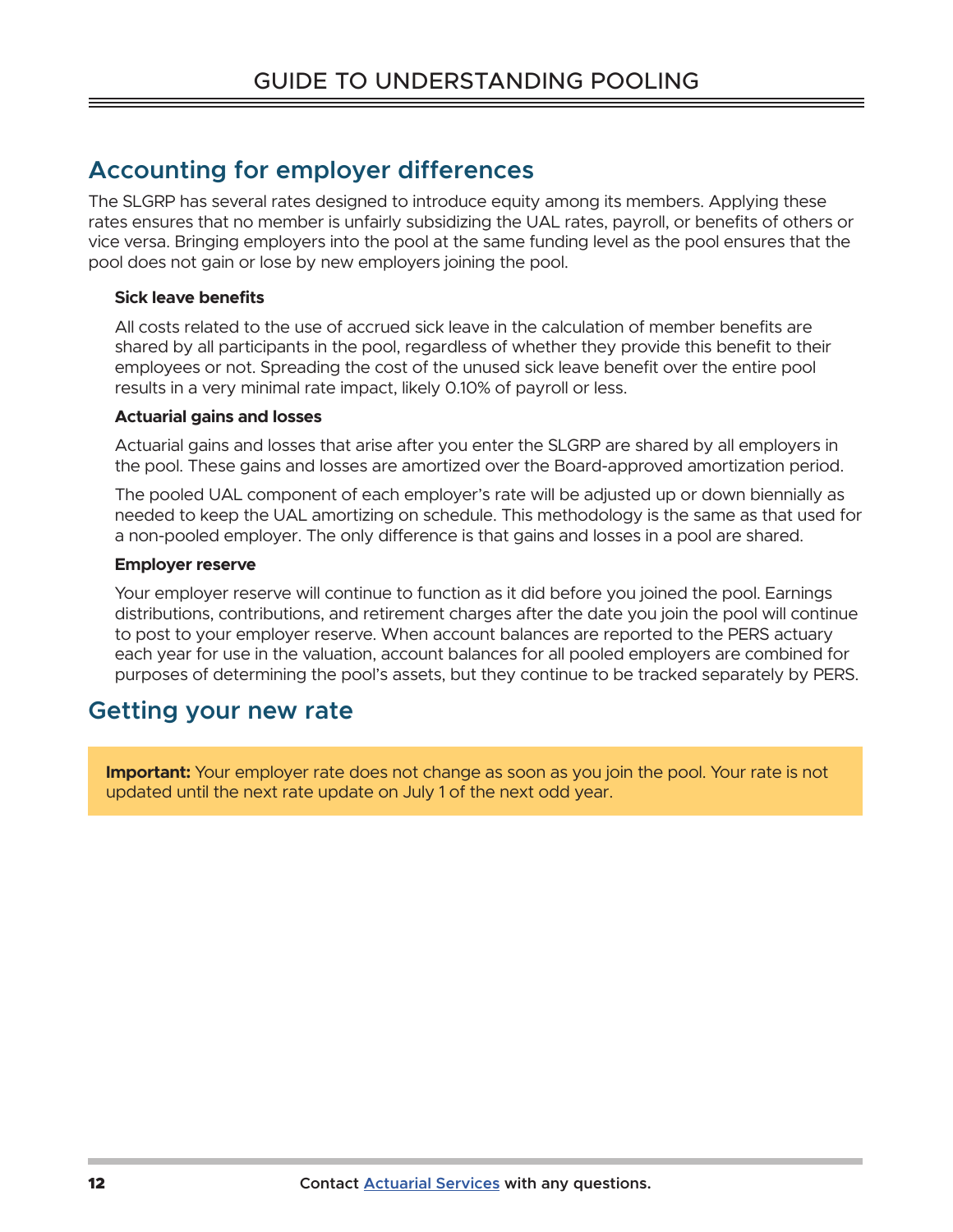# Joining the SLGRP

### **Who can join**

State agencies, community colleges, and public institutions of higher education are required by law to be part of the SLGRP. Any local government employer who isn't already pooled may choose to join the SLGRP (except Oregon school districts, which are required by law to be part of the School District Pool).

Although joining the SLGRP is voluntary for local governments other than state agencies and community colleges, membership in the pool is permanent. Because the purpose of a pool is to promote rate stability, if employers were allowed to enter and leave at will, stability would be impossible to achieve.

### **How to join**

Joining the SLGRP begins with your governing body passing a resolution to join the pool. The chart below illustrates the timeline so that you can factor it into your decision-making as well as your budget-planning.



Employers can only join the pool effective **January 1 of an even-numbered year**, so make sure you plan ahead to meet the December 31 deadline. The resolution process can take longer than you might think. If you are considering joining the SLGRP, contact your **Employer Service Center representative** and PERS Actuarial Services as soon as possible.

**Example:** To join the pool January 1, 2023, an employer's resolution must be delivered to PERS no later than 5:00 p.m. December 31, 2022.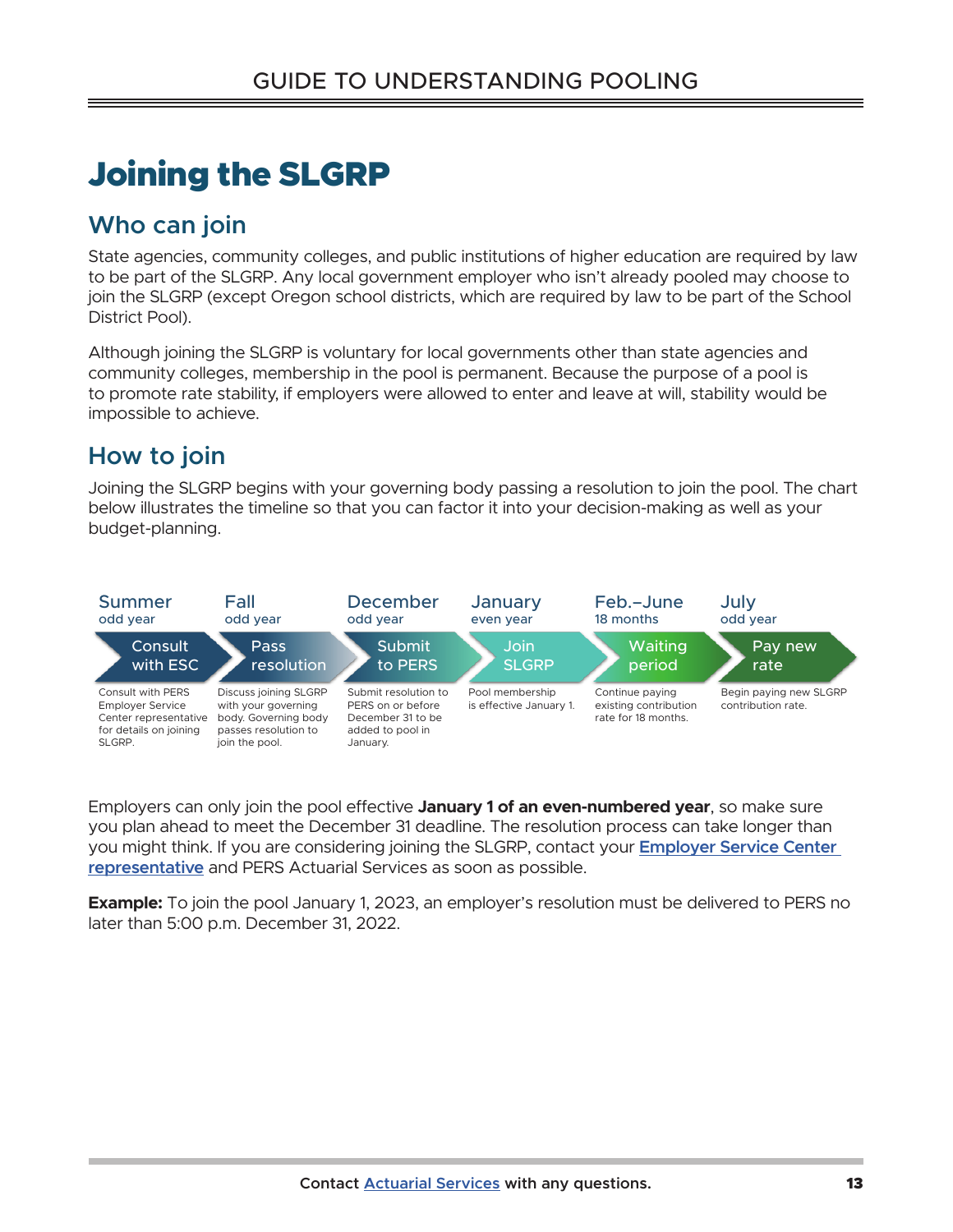# SLGRP funded status

|                                                                                 | 12/31/2020 | 12/31/2019 | 12/31/2018 |
|---------------------------------------------------------------------------------|------------|------------|------------|
| State and Local<br>Government Rate<br>Pool                                      | 68.7%      | 71.1%      | 68.7%      |
| <b>State and Local</b><br><b>Government Rate</b><br>Pool with side<br>accounts* | 71.1%      | 77.2%      | 71.1%      |
| <b>School Districts Pool</b>                                                    | 72.6%      | 74.0%      | 72.6%      |
| <b>School Districts Pool</b><br>with side accounts                              | 74.0%      | 82.9%      | 74.0%      |
| Independent<br>employers                                                        | 68.2%      | 71.8%      | 68.2%      |
| Independents with<br>side accounts                                              | 71.8%      | 73.2%      | 71.8%      |

| <b>Combined side account offsets for the State and Local Government Rate Pool</b> |              |          |           |            |                     |  |
|-----------------------------------------------------------------------------------|--------------|----------|-----------|------------|---------------------|--|
| Rate-offset range                                                                 | Less than 1% | $1 - 5%$ | $5 - 10%$ | $10 - 15%$ | Greater than<br>15% |  |
| Number of SLGRP<br>employers                                                      | 29           | 37       | 27        | 12         |                     |  |

\*The SLGRP has 107 side accounts.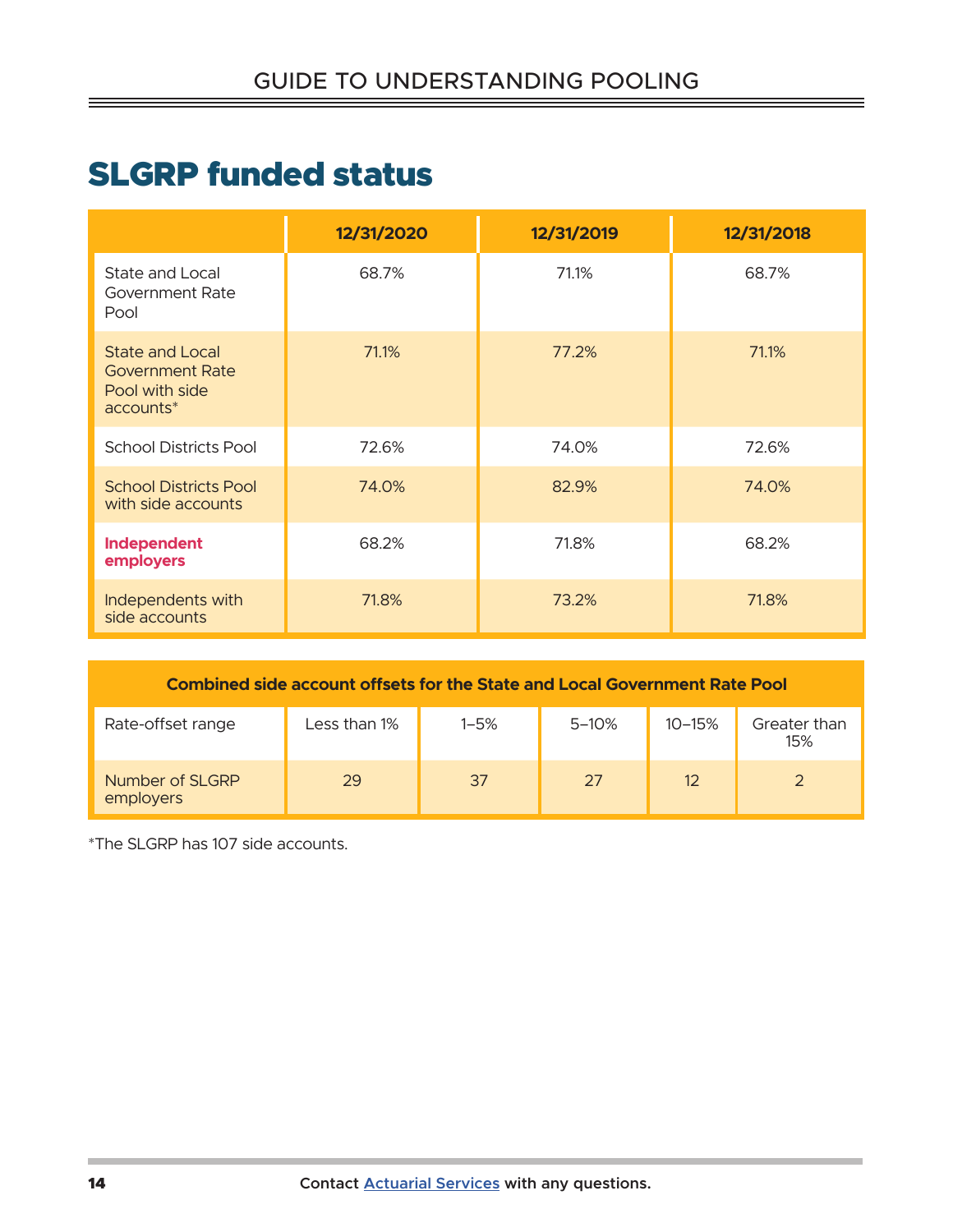# Glossary of actuarial terms

#### **Actuarial event**

An unexpected change that affects investments and pension programs. Actuaries use mathematics, statistics, and financial theory to predict possible future events, but surprises do happen.

#### **Actuary**

An actuary uses math, statistics, and financial theory to study uncertain future events, especially those of concern to insurance and pension programs.

#### **Actuarial surplus**

The excess of the fair market actuarial value of assets over the actuarial liabilities.

#### **Independent employer**

Some local governments are valued independently of all other jurisdictions. Their Tier One/Tier Two rates are not pooled and are based on their individual experience.

#### **Judiciary Pool**

Members of the state judiciary are pooled together in the Judiciary Pool. (Refer to definition for state judiciary to learn more.)

#### **Liabilities**

The costs that an agency owes in order to provide PERS benefits for its retired employees, including PERS contributions, UAL rates, and lower-than-expected investment returns.

#### **Local government**

Any city, county, municipal, or public corporation created by one or more political subdivisions to provide themselves governmental service. Does not include a school district or a community college.

#### **Normal cost**

The normal cost is the value of benefits for an employer's current members for the next year of service. If all current actuarial assumptions were met, the normal cost would be the only rate an employer would pay. Your normal cost, divided by your applicable payroll, is your normal cost rate.

#### **Pooling**

The combining or grouping of public employers participating in PERS for the purposes of determining employer liability for retirement or other benefits under ORS Chapter 238 (Public Employees Retirement System).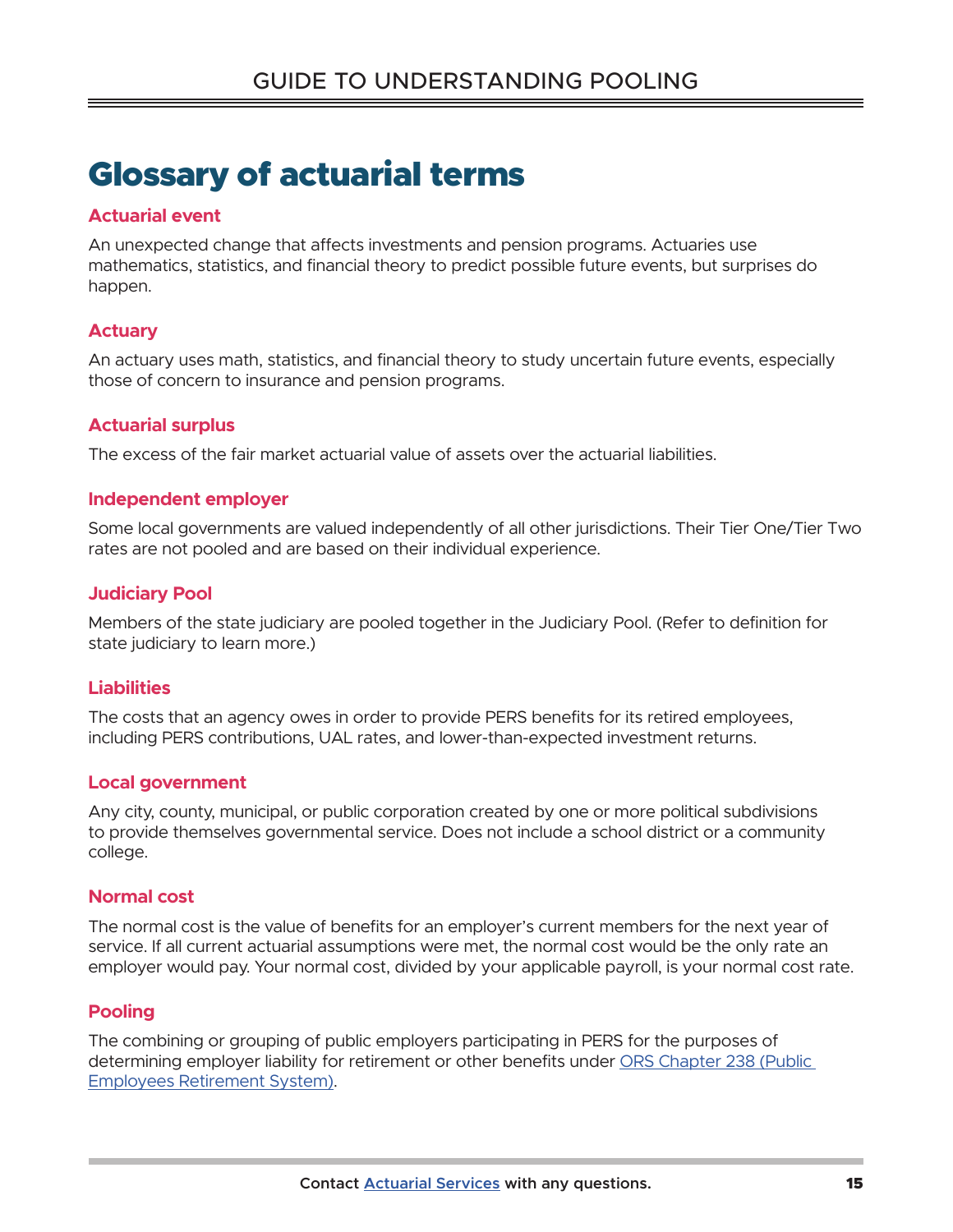#### **Rate collar**

Rate collar is a method of stabilizing employer contribution rates by preventing sudden rate spikes and drops.

The current policy limits only the UAL rate. The collar width varies by pool.

For details, read "Rate-Collar Methodology Updated" in the **August 2021 Employer News**.

#### **School district**

A common school district, a union high school district, or an education service district, including chartered schools, authorized under Oregon law.

#### **School Districts Pool**

All K–12 school districts, charter schools, and education service districts are required to be a part of this single pool for purposes of actuarial modeling and payroll rate calculations by statute. All members of the School Districts Pool have the exact same Tier One/Tier Two normal cost rate and Tier One/Tier Two UAL rate regardless of actual payroll.

#### **Side account**

When an employer makes a lump-sum payment to prepay future employer pension contributions, the money is placed in a special account called a "side account." This account is attributed solely to the employer making the payment and is held separate from other employer reserves. The money is invested in the Oregon Public Employees Retirement Fund (OPERF) and is subject to earnings and losses. Learn more on the Employer Side Accounts webpage.

#### **State and Local Government Rate Pool**

All state agencies, community colleges, some local governments, and some special districts are members of the SLGRP. Members of this pool have the same **UAL rate** — their assets and liabilities are combined with other members of the pool. The amount of UAL on their valuation is their proportionate share of the pool's UAL based on their combined valuation payroll; it does not necessarily represent the individual employer's literal unfunded actuarial liability. About two-thirds of employers are members of the SLGRP.

#### **State judiciary**

The Oregon judiciary consists of a supreme court, a court of appeals, a circuit court, a tax court, and various trial courts of limited jurisdiction. Judges on any of these state courts are members of PERS. Their benefit structure is different than Tier One/Two and OPSRP.

#### **Tier One/Tier Two UAL**

The SLGRP pools all Tier One and Tier Two assets and liabilities, which includes the UAL.

#### **Transition unfunded actuarial liability or surplus**

The unfunded actuarial liability or actuarial surplus attributed to an individual employer for the period of time the employer was not participating in a pool, before joining the Local Government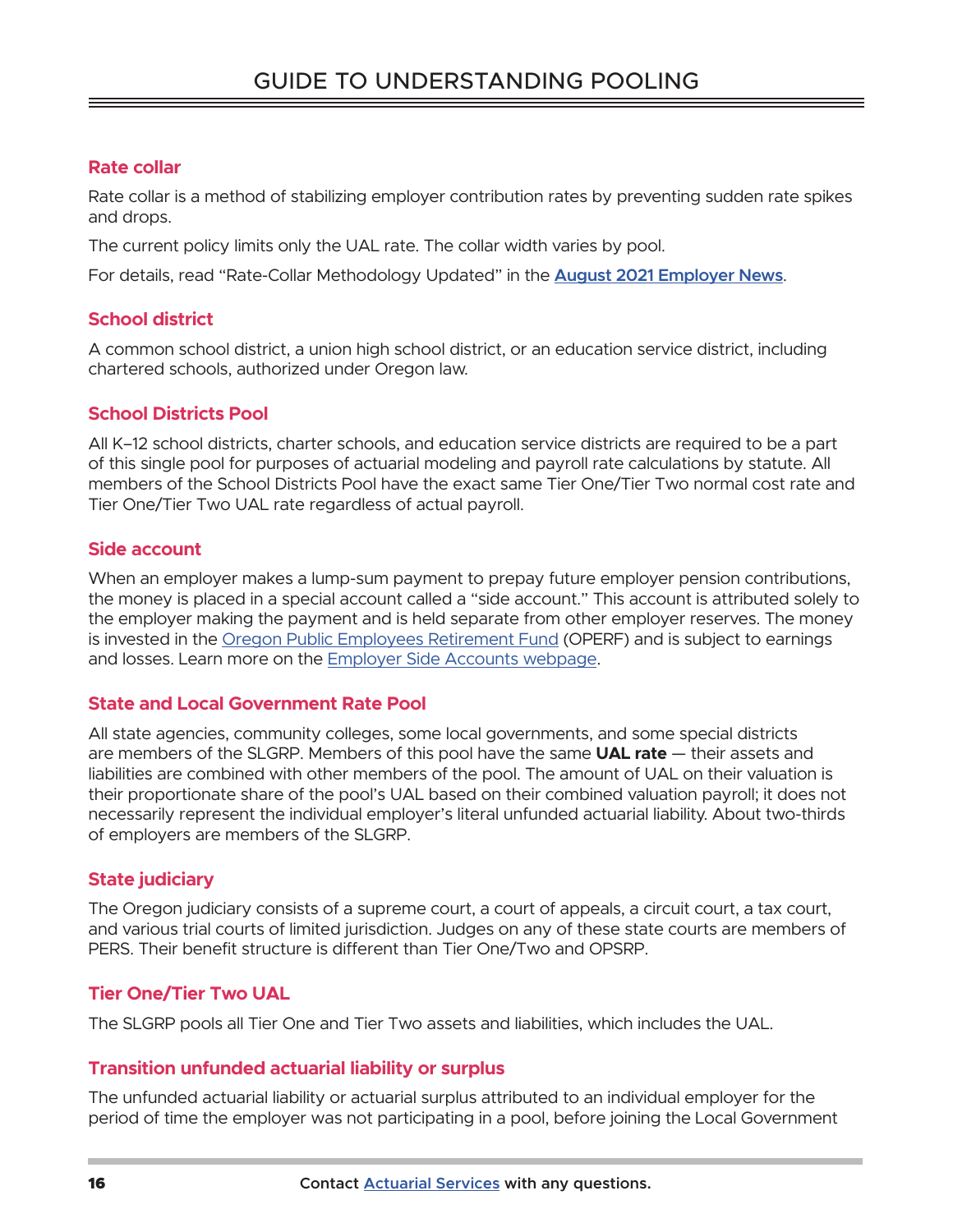Rate Pool or the State and Local Government Rate Pool.

#### **Unfunded actuarial liabilities (UAL)**

The excess of a fund's actuarial liabilities over the fair market actuarial value of its assets. The UAL is calculated into the UAL rate that employers pay.

#### **UAL rate**

A rate added to the normal cost rate to pay off a fund's UAL. UAL for the pool is allocated to each employer based on their combined valuation payroll.